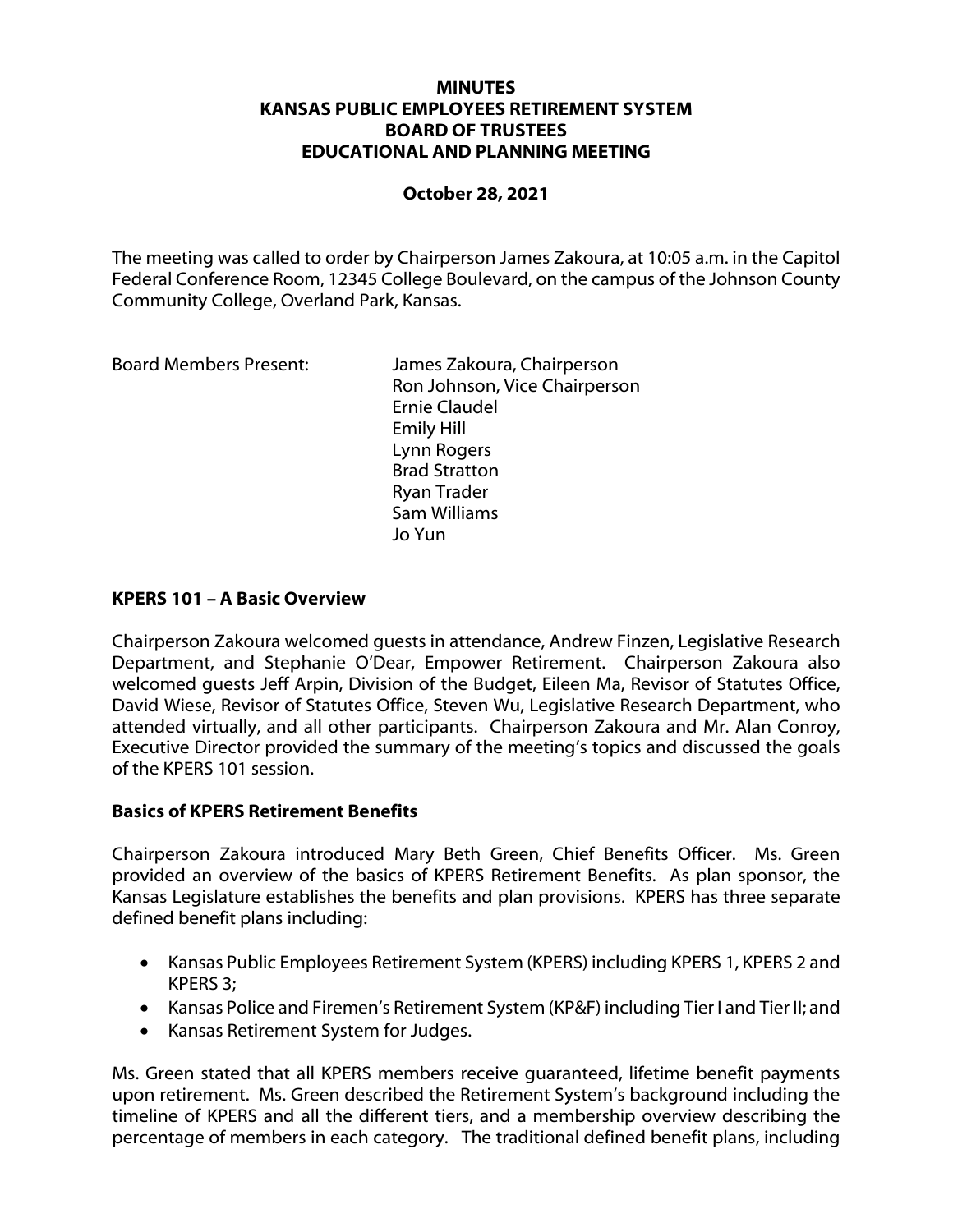KPERS 1 & 2, KP&F, and Judges, and the cash balance plan KPERS 3, with each plan's respective projected example retirement benefits. Ms. Green responded to questions.

## **Investment Basics for Trustees**

Alan Conroy, Executive Director, recognized Allan Emkin, Managing Principal, Meketa Investment Group. Mr. Emkin provided a comprehensive overview of investment issues for Board members in his presentation, "Investment Basics for Trustees." Mr. Emkin responded to questions.

## **Actuarial Basics and Overview for Trustees**

Chairperson Zakoura, recognized Pat Beckham, Principal Consulting Actuary, Cavanaugh Macdonald. Ms. Beckham reviewed the actuarial funding for defined benefit plans, benefits of advance funding, actuarial valuation process, the concept of present value, an illustration of actuarial math for funding a defined benefit plan, the actuarial assumptions for one person in a sample defined benefit plan, calculation of expected salary at retirement, funding the plan benefit, definition of actuarial liability, funding a defined benefit plan with level dollar contributions, contribution as a percentage of payroll, contributions at a level dollar vs. level percent of pay, actuarial liability over time, actuarial funding of a defined benefit plan, applying the funding methodology to KPERS State/School group, and the actuarial contribution rate. Ms. Beckham responded to questions.

Chairperson Zakoura, adjourned the KPERS 101 Session of the meeting for a lunch break at 12:04 p.m.

Lunch was made available to members of the Board of Trustees and participants.

# **Welcome and Review of Meeting Goals**

Chairperson James Zakoura called the KPERS Board Education and Planning Session to order at 1:06 p.m. Chairperson Zakoura welcomed guests in attendance, which included Andrew Finzen, Legislative Research Department and Stephanie O'Dear, Empower Retirement. Chairperson Zakoura also welcomed Jeff Arpin, Division of the Budget, Eileen Ma, Revisor of Statutes Office, David Wiese, Revisor of Statutes Office, Steven Wu, Legislative Research Department, who attended virtually, and all other participants, and reviewed the goals of the session.

# **CEM Benchmarking Analysis of KPERS Operations**

Chairperson Zakoura recognized Michael Reid, Vice President, Customer Experience Management (CEM) Benchmarking. Mr. Reid presented an overview of the KPERS Pension Administration Benchmarking Report - FY 2020. Mr. Reid described the CEM benchmarking services, which included investment, pension administration, defined contribution, and global leaders' investment. Mr. Reid described the measured cost and service in relation to KPERS peers. He also discussed insights into current research on pension administration best practices and trends. Mr. Reid stated in relation to its peers KPERS' operating costs were lower and performance was higher due to consistent and efficient methods. Mr. Reid responded to questions.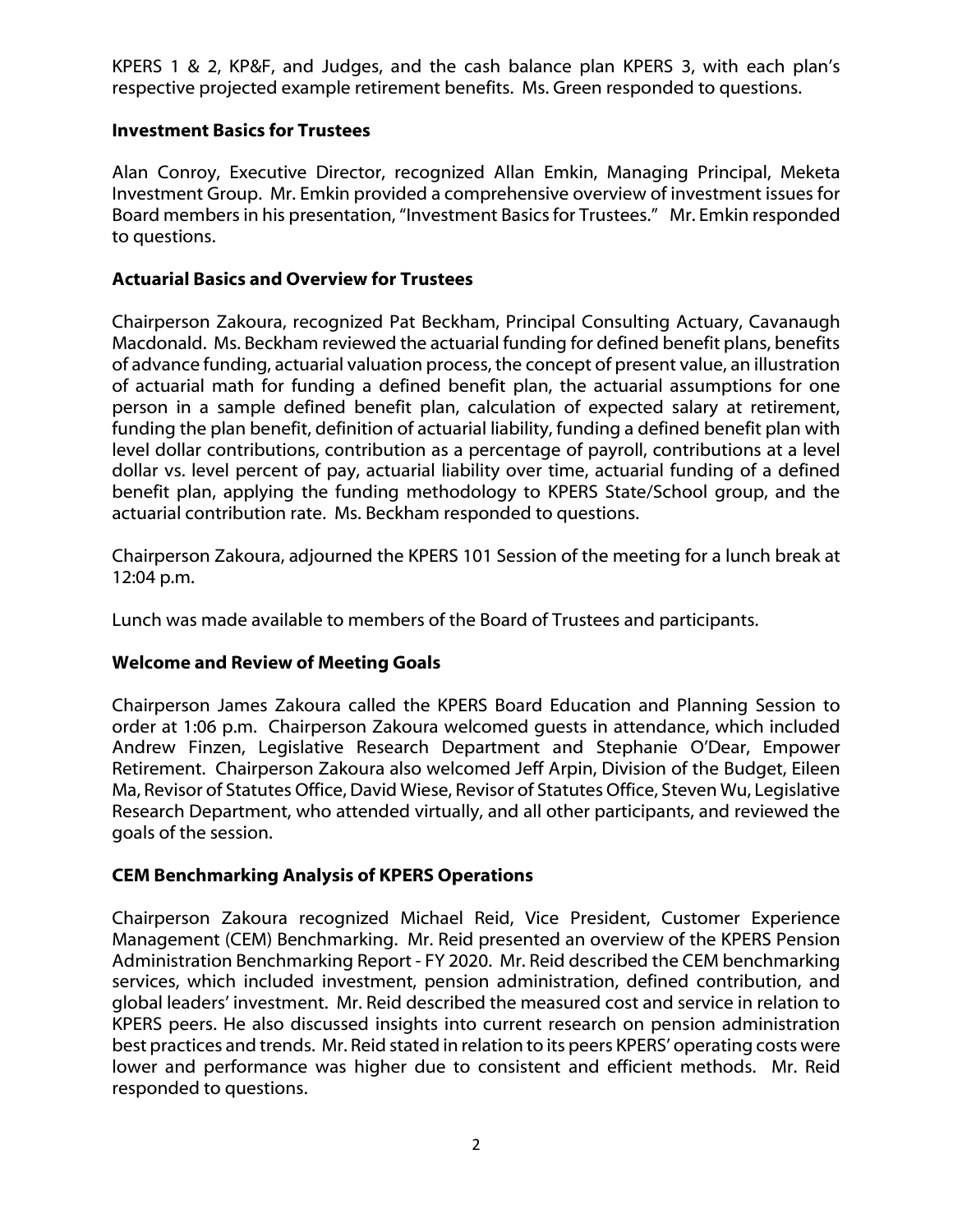## **KPERS Retiree Information**

Chairperson Zakoura recognized Trustee Ernie Claudel. Trustee Claudel provided information on the origin of KPERS, the retirement systems national count, Kansas Retirement System, overall outcomes of KPERS Legislative Commission in 2011, privatization report of 2015, trustees requests to the Legislature, a description of a fiduciary, and COLA concerns and facts. Trustee Claudel responded to questions.

# **Rethinking kpers.org: A New Approach to Engaging Users**

Chairperson Zakoura recognized Kristen Basso, Communications Officer. Ms. Basso introduced Connor Henrichs, Digital Specialist. Ms. Basso and Mr. Henrichs provided an overview of rethinking *kpers.org: A new approach to engaging users*. Ms. Basso described the top three reasons members visit kpers.org, which include finding information specifically related to the members benefits, accessing the online account of the member, and information about when and how to retire. A description of the pages most visited on the website include the active members home page, KPERS' calculators, leaving employment, contact us, and forms. Ms. Basso shared the goals to use the modernization roadmap for improving kpers.org. Mr. Henrich provided an overview of the prototypes of the new kpers.org. He shared the new home page, new members, KPERS 3 benefits, the benefits calculator, site map of an online account, and understanding one's individual financial situation. The next steps are to refine content, begin user testing, and acquire more user feedback. Ms. Basso and Mr. Henrichs responded to questions.

# **KPERS Strategic Plan Fiscal Years 2022 - 2025**

Chairperson Zakoura recognized Jarod Waltner, Planning and Research Officer. Mr. Waltner presented an overview of the KPERS Strategic Plan for Fiscal Years 2022 - 2025. Mr. Waltner provided information on the strategic initiatives including dedicated fiduciary, core values, strategic goals, sound funding, prudent investments, quality service, reliable and secure data, and talent management. Mr. Waltner responded to questions.

# **Deferred Compensation Industry Outlook**

Chairperson Zakoura recognized Arlen Zentner, Deferred Compensation Plan Officer. Mr. Zentner stated that he, along with Jake O'Shaughnessy, Managing Director, SageView, would review the Deferred Compensation Industry Outlook.

Mr. Zentner reviewed the KPERS 457 Deferred Compensation Industry Outlook, and described KPERS 457 today, including the asset value, eligible employees, participants that are currently utilizing the KPERS 457 plan, KPERS 457 participant demographics, KPERS 457 challenges and opportunities, and KPERS 457 initiatives for 2022.

Mr. O'Shaughnessy reviewed the major headlines from the second quarter, which include inflation, supply chain issues, job openings, and high earnings expectations. The major headlines from the third quarter include the federal policy, supply chain issues, and real estate issues in China. Mr. O'Shaughnessy reviewed items currently under consideration in the U.S. Congress including mega-Roth, IRA and the Portable Retirement and Investment Account Act (PRIA). Mr. O'Shaughnessy reviewed the 457 Deferred Compensation Plan Best Practices that include creating an array of low-cost active and passive investment options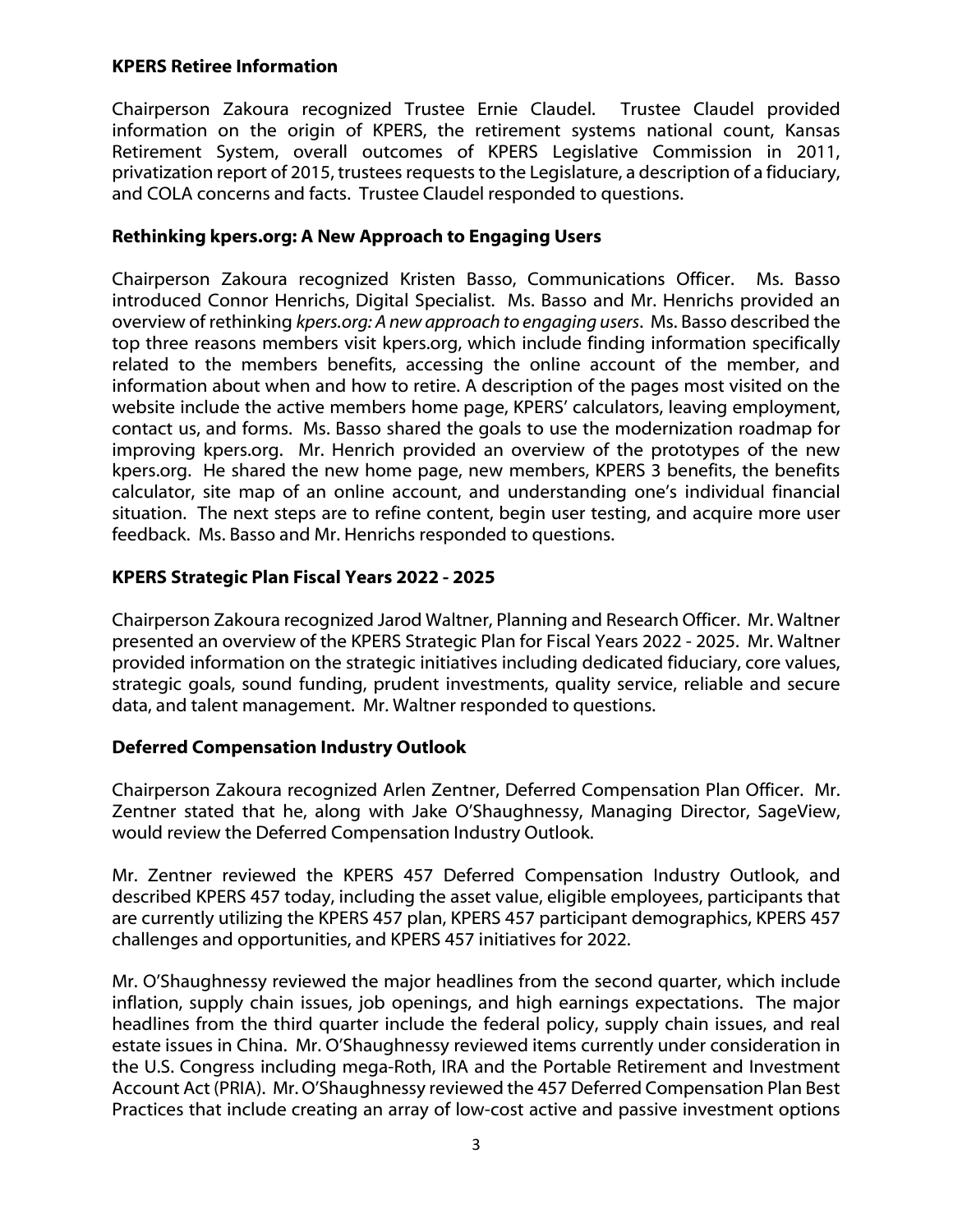for Plan participants, participant retirement education, and servicing and recruitment of underlying local KPERS employers in the KPERS 457 Plan.

# **High-Level Overview of Goals of the Pension Administration Modernization Project**

Chairperson Zakoura recognized Mary Beth Green, Chief Benefits Officer. Ms. Green introduced Susan Hancock, Chief Project Officer. Ms. Hancock presented an overview of the goals of the Pension Administration Modernization Project. The KPERS vision is being the Best-in-Class including improved automation; better access to information, the ability to initiate services online, tailoring communication to members, improving retirement readiness, and improving accuracy, dependability, and the security of our data system.

Ms. Green reviewed the tools to improve services to members, becoming paperless, stateof-the-art customer service tools, and improving the Employer Portal.

Ms. Hancock concluded with the current progress of the Modernization Project. Staff working on the Project have completed visioning sessions and the next steps are include change management, and requirements documents, completing contractual agreements and beginning high-level design. Ms. Hancock and Ms. Green responded to questions.

Chairperson Zakoura adjourned the meeting at 5:07 p.m.

# **Dinner and Presentation at the 180 Room Restaurant - Olathe, KS**

The dinner and presentation were held at the 180 Room Restaurant, 11944 S Strang Line Road, Olathe, Kansas for the Board of Trustees, guests and staff.

# **Economic and Market Outlook**

Chairperson Zakoura recognized Alan Levenson, PhD, Chief US Economist, Fixed Income Division, T. Rowe Price. Mr. Levenson presented to the Board his outlook for the US economy, including monetary and fiscal policy and responded to questions.

# **October 29, 2021**

Chairperson Zakoura opened the meeting at 8:34 a.m. and welcomed guest. Adam Proffitt, Kansas Director of the Budget and all other participates.

Chairperson Zakoura acknowledged Allan Emkin for the honor of being named to *Chief Investment Officer* magazine as its 2021 Knowledge Broker. In its 10th annual list of the world's most influential investment consultants, *Chief Investment Officer* honors top quality industry professionals for their roles as advisors to some of the most complex investment portfolios globally. Mr. Emkin, a Managing Principal at Meketa, serves as the lead consultant for large state and municipal funds, including KPERS, working with some of the largest state pension funds in the United States.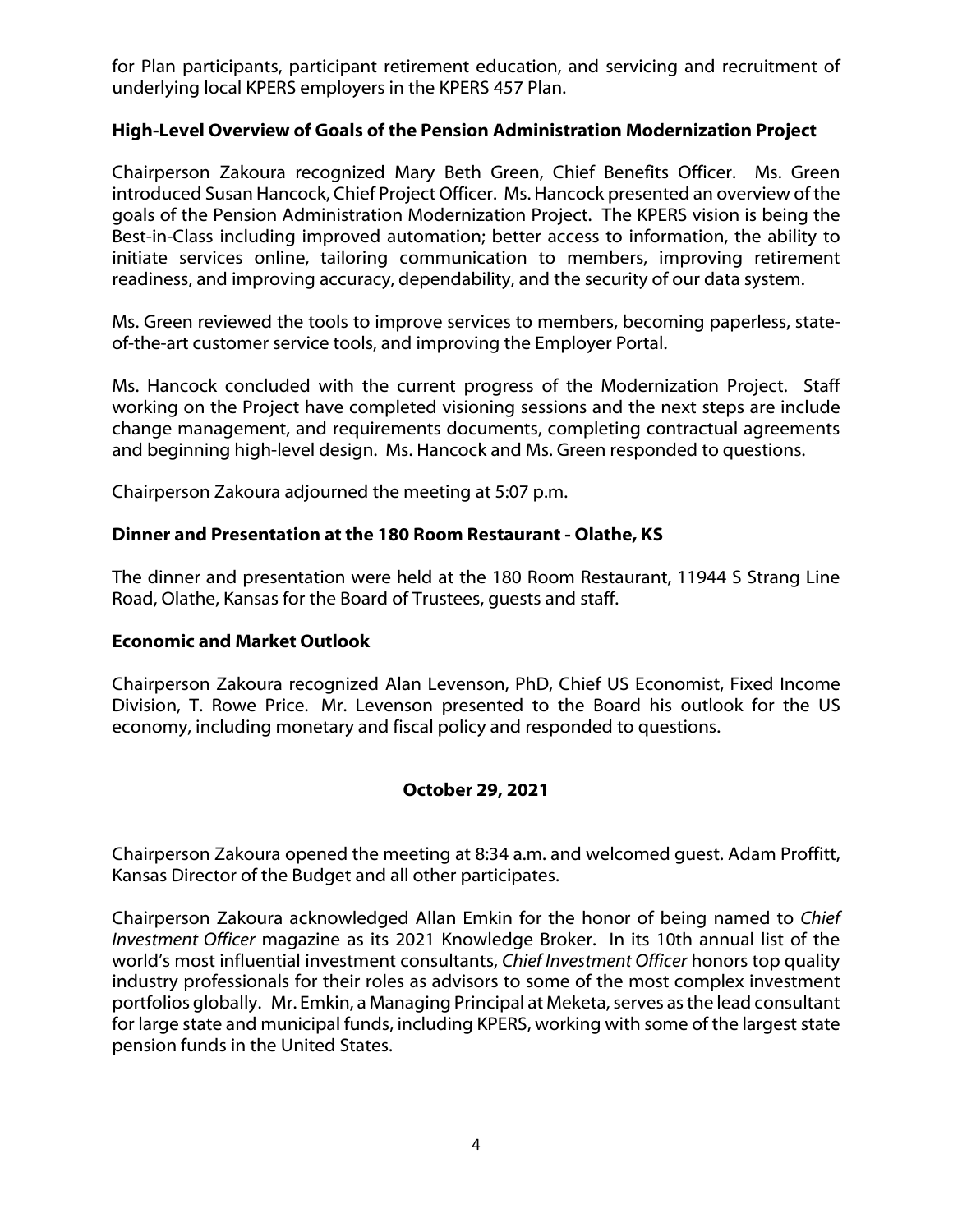# **Overview on Environmental, Social and Governance in Investments**

Chairperson Zakoura recognized Allan Emkin. Mr. Emkin provided the Board with an overview of the current state of Environmental Social and Governance (ESG) in investments for public pension plans. The presentation included a discussion of the System's statutory requirements with respect to investments, and the relationship between the Board's fiduciary responsibility and ESG investments. Mr. Emkin responded to questions.

# **Investment Risk Metrics**

Chairperson Zakoura introduced Richard Gay, Executive Director, Analytics Client Consultant, Morgan Stanley Capital International (MSCI), Nivedita Nathan, Senior Associate, Analytics Client Coverage, MSCI, and Matthews Juszczak, Vice President, Analytics Client Consultant, MSCI. Mr. Gay presented an overview of MSCI and the firm's capabilities. Mr. Juszczak reviewed the Multi-Asset Class (MAC) factor investment risk model with the Board. Mr. Juszczak also reviewed BarraOne capabilities with respect to risk measurement and monitoring and stress testing. Ms. Nathan reviewed MSCI's future plans for investment risk modeling. Mr. Gay, Mr. Juszczak and Ms. Nathan responded to questions.

# **Overview on Actuarial Assumed Rate of Return**

Chairperson Zakoura recognized Alan Conoy, Executive Director. Mr. Conroy introduced the discussion of the System's actuarial investment return assumption. The investment return assumption is one of the key economic assumptions used in the annual actuarial valuation. The Board of Trustees reviewed the economic assumptions in the 2019 actuarial experience study. Since 2019, the expected return for the total portfolio has declined from 7.1% to 6.0%, based on the capital market assumptions provided by the Board's general investment consultant, increasing the gap between the expected return and the 7.75% assumed return from 0.65% to 1.75%. As of the August 2021 National Association of State Retirement Administrators (NASRA) report of 131 state-level public pension plans, KPERS investment return assumption of 7.75% is the second highest. The current median investment return assumption reported by NASRA is 7.0%. Maintaining a high investment return assumption during a period of low expected returns increases the risk of funding shortfalls and pushing costs to future generations.

Mr. Conroy introduced three speakers including Allan Emkin, Managing Principal, Meketa Investment Group, Pat Beckham, MAAA, EA, FSA, FCA, Cavanaugh Macdonald Consulting, and Elizabeth Miller, CFA, Chief Investment Officer.

Allan Emkin reviewed Meketa's outlook for the expected return of the System's investment portfolio. He discussed the current investment environment of historically low interest rates. Mr. Emkin also discussed the current historically high levels of equity valuations, which are indicative of low expected future equity returns. He discussed the most recent Horizon Survey of investment consultant's capital market assumptions.

Pat Beckham reviewed the actuarial considerations of experiencing lower actual returns than assumed. Actuarial funding uses assumptions to calculate contributions needed while members are working which, with investment earnings, will be sufficient to pay benefits when the member retires. Ms. Beckham discussed the actuarial funding concepts and